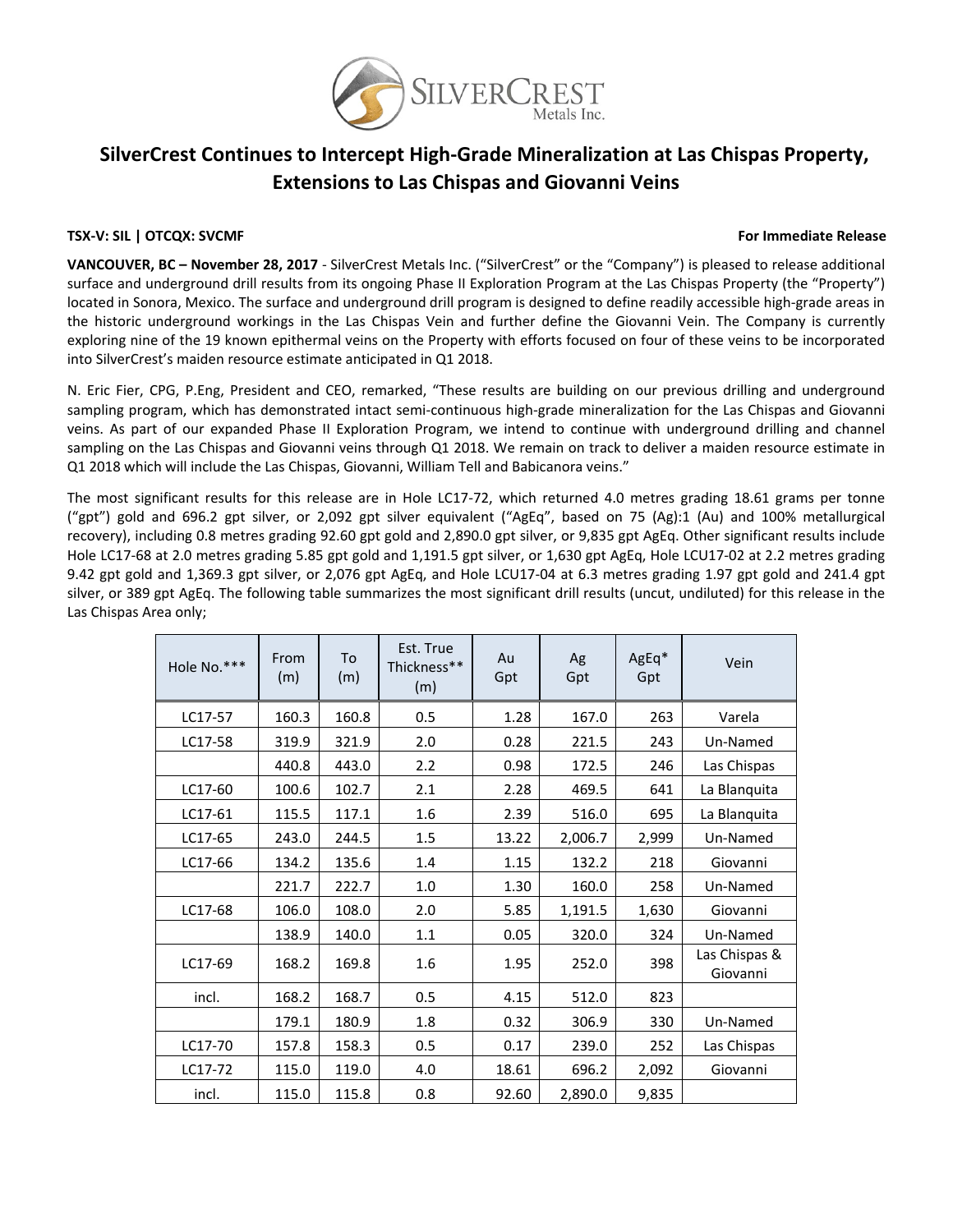|                  | 178.9 | 179.6 | 0.7 | 1.18  | 176     | 265   | Las Chispas |
|------------------|-------|-------|-----|-------|---------|-------|-------------|
|                  | 246.9 | 247.9 | 1.0 | 1.43  | 196     | 303   | Un-Named    |
|                  | 254.9 | 256.7 | 1.8 | 3.41  | 265.4   | 521   | Un-Named    |
| LCU17-02         | 6.8   | 10.0  | 2.2 | 9.42  | 1,369.3 | 2,076 | Las Chispas |
| LCU17-03         | 0.0   | 2.0   | 2.0 | 0.84  | 114.0   | 177   | Las Chispas |
| LCU17-04         | 34.3  | 42.5  | 6.3 | 1.97  | 241.4   | 389   | Tajo Chico  |
| Incl.            | 34.3  | 36.3  | 1.7 | 1.99  | 219.6   | 369   |             |
| incl.            | 40.3  | 41.0  | 0.4 | 13.75 | 1,745.0 | 2,776 |             |
| Incl.            | 42.0  | 42.5  | 0.4 | 3.43  | 436.0   | 693   |             |
| LCU17-05         | 54.1  | 54.6  | 0.5 | 1.65  | 253.0   | 377   | Tajo Chico  |
|                  | 76.7  | 77.8  | 1.1 | 1.41  | 213.4   | 319   | Giovanni    |
| <b>LCU17-07A</b> | 46.5  | 49.5  | 2.5 | 1.45  | 145.7   | 254   | Tajo Chico  |

Note: all numbers are rounded

\*AgEq based on 75 (Ag):1 (Au) and 100% metallurgical recovery.

\*\*True thickness is 80 to 100% of drilled thickness.

\*\*\*Las Chispas surface holes begin with "LC" and underground holes begin with "LCU".

All assays were completed by ALS Chemex in Hermosillo, Mexico, and North Vancouver, BC, Canada.

Holes LC17‐59, 62, 63, 64, and 71, and LCU17‐01 and 06 intersected mineralization below the Company's 150 gpt AgEq cutoff. Hole LCU17‐07 was replaced with 07A and hole LC17‐67 was a lost downhole. Underground holes LCU17‐02 to 07A tested for extensions of the Las Chispas Vein to the southwest and northwest, beyond the historic workings and intercepted the Tajo Chico Vein (see note below). Several un‐named veins continue to be intersected and are under review for possible inclusion in the ongoing district‐wide vein discoveries.

Hole LC17‐72 (4.0 metres grading 2,092 gpt AgEq) was designed to test the continuity of the Giovanni Vein and replicate the nearby Hole LC16‐08 (7.2 metres grading 492 gpt AgEq). This unmined vein is readily accessible via the Las Chispas historic workings. The high‐grade footprint for the Giovanni Vein continues to grow and further underground infill and expansion drilling in this area is underway.

Hole LC17-58 (2.0 metres grading 246 gpt AgEq) was designed as a step-out hole to test the downward extension of the Las Chispas Vein mineralization. The hole intercepted high‐grade mineralization approximately 400 metres to the southeast of previously announced drill results. Further surface drilling to potentially expand the Las Chispas high‐grade footprint is planned for 2018.

Hole LCU17‐04 (6.3 metres grading 389 gpt AgEq) was designed to test the historic Tajo Chico Vein which is a high‐grade splay of the Las Chispas Vein (see attached Figure). The hole intercepted the unmined high‐grade extension of this vein. Further underground drilling is underway.

Historic Las Chispas Mine underground workings have been open for over 80 years with minor backfill and no ground support. Several prominent high‐grade historic pillars remain intact in the mine and are readily accessible via a historic haulage route (see attached Figures). With further detailed underground channel sampling, the Company will be assessing the optimal way to incorporate these pillars and intact mineralization into the upcoming resource estimate. These pillars could potentially be incorporated into plans for extraction of a permitted bulk sample for offsite processing in 2018.

The Company anticipates completing its Phase II Exploration Program by mid‐January which will include drilling a further 4,000 to 6,000 metres in the district, primarily on the Babicanora extension (see November 27, 2017 news release). SilverCrest remains on track to deliver a maiden resource estimate for the Las Chispas project in Q1 2018.

The Qualified Person under National Instrument 43‐101 Standards of Disclosure for Mineral Projects for this news release is N. Eric Fier, CPG, P.Eng, and President and CEO for SilverCrest, who has reviewed and approved its contents.

#### **ABOUT SILVERCREST METALS INC.**

SilverCrest is a Canadian precious metals exploration company headquartered in Vancouver, BC, that is focused on new discoveries, value‐added acquisitions and targeting production in Mexico's historic precious metal districts. The Company's current focus is on the high‐grade, historic Las Chispas mining district in Sonora, Mexico. SilverCrest is the first company to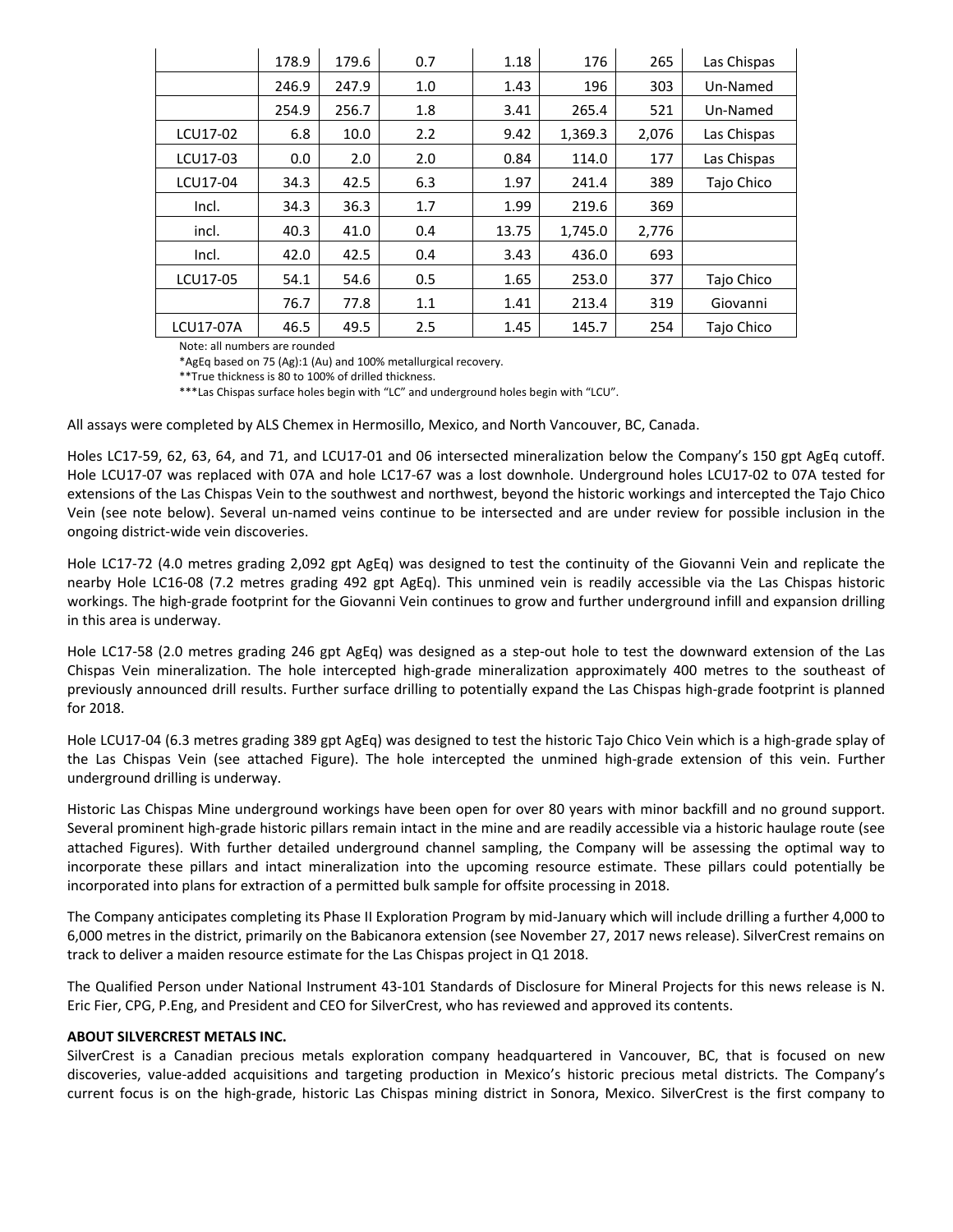successfully drill-test the historic Las Chispas Project resulting in numerous discoveries. The Company is led by a proven management team in all aspects of the precious metal mining sector, including taking projects through discovery, finance, on time and on budget construction, and production.

#### *FORWARD‐LOOKING STATEMENTS*

This news release contains "forward-looking statements" within the meaning of Canadian securities legislation. These include, without limitation, statements with respect to: the strategic plans, timing and expectations for the Company's exploration, rehabilitation and drilling programs of the Las Chispas Property, including preparation of an initial extraction program for bulk sample testing and preparation of an initial resource estimate; information with respect to high grade areas and size of veins projected from underground sampling results and drilling results; and the accessibility of future mining at the Las Chispas Property. Such forward-looking statements or information are based on a number of assumptions, which may prove to be incorrect. Assumptions have been made regarding, among other things: the conditions in general economic and financial markets; availability of skilled labour; timing and amount of expenditures related to rehabilitation and drilling programs; and effects of regulation by governmental agencies. The actual results could differ materially from those anticipated in these forward-looking statements as a result of risk factors including: the timing and content of work programs; results of exploration activities; the interpretation of drilling results and other geological data; receipt, maintenance and security of permits and mineral property titles; environmental and other regulatory risks; project cost overruns or unanticipated costs and expenses; and general market and industry conditions. Forward-looking statements are based on the expectations and opinions of the Company's management on the date the statements are made. The assumptions used in the preparation of such statements, although considered reasonable at the time of preparation, may prove to be imprecise and, as such, readers are cautioned not to place undue reliance on these forward-looking statements, which speak only as of the date the statements were made. The Company undertakes no obligation to update or revise any forward-looking statements included in this news release if these beliefs, estimates and opinions or other circumstances should change, except as otherwise required by applicable law.

## *N. Eric Fier, CPG, P.Eng President & CEO SilverCrest Metals Inc.*

#### **For Further Information:**

| <b>SilverCrest Metals Inc.</b>      |                                 |  |  |  |
|-------------------------------------|---------------------------------|--|--|--|
| Contact:                            | Fred Cooper, Investor Relations |  |  |  |
| Telephone:                          | +1 (604) 694-1730               |  |  |  |
| Fax:                                | +1 (604) 357-1313               |  |  |  |
| Toll Free:                          | 1-866-691-1730 (Canada & USA)   |  |  |  |
| Email:                              | info@silvercrestmetals.com      |  |  |  |
| Website:                            | www.silvercrestmetals.com       |  |  |  |
| 570 Granville Street, Suite 501     |                                 |  |  |  |
| Vancouver, British Columbia V6C 3P1 |                                 |  |  |  |

Neither TSX Venture Exchange nor its Regulation Services Provider (as defined in the policies of the TSX Venture Exchange) accepts responsibility for the adequacy or accuracy of this release.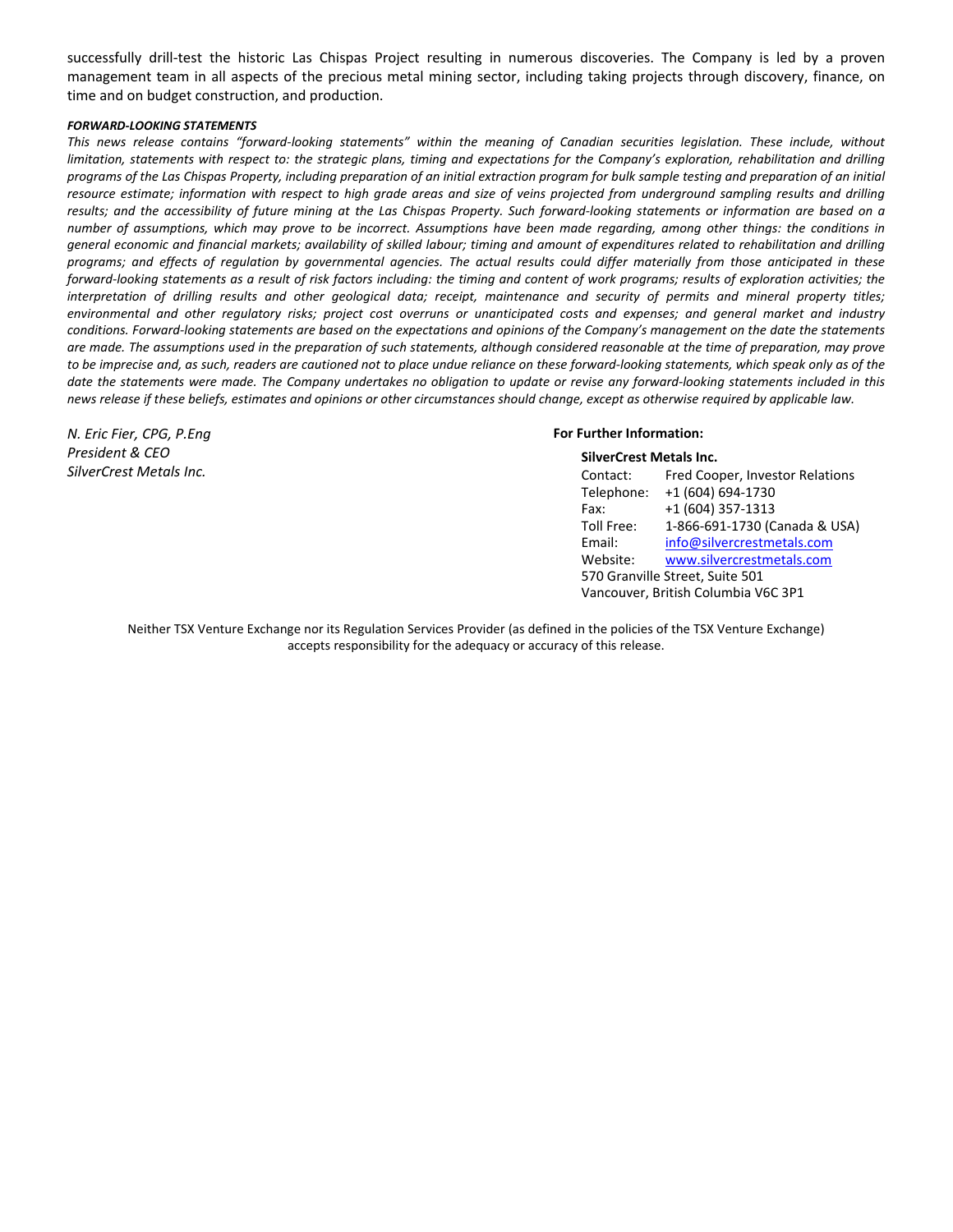

Vertical Long Section of Giovanni & Las Chispas Veins, Las Chispas Property Looking East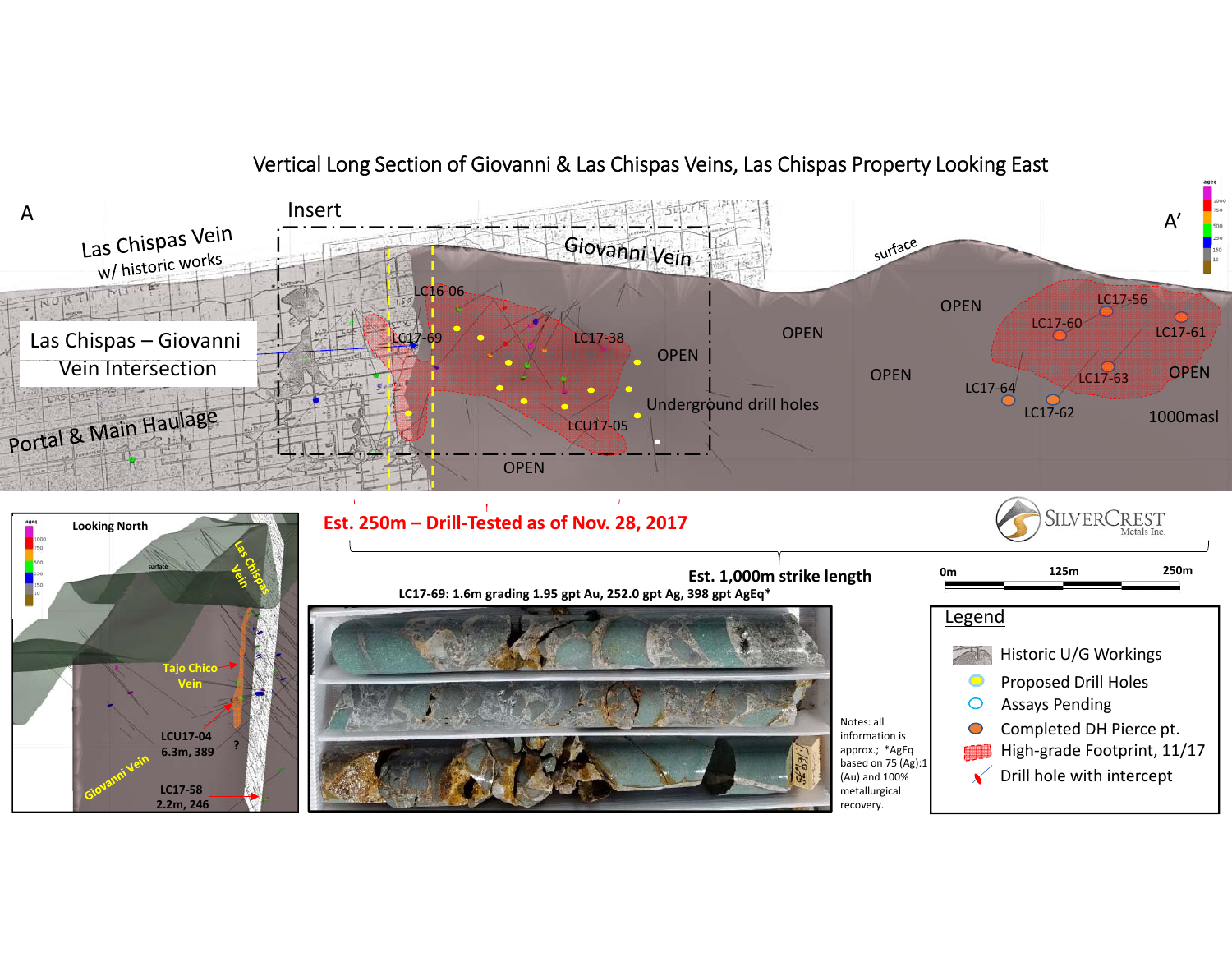

Vertical Long Section of Giovanni Vein ‐ Looking East